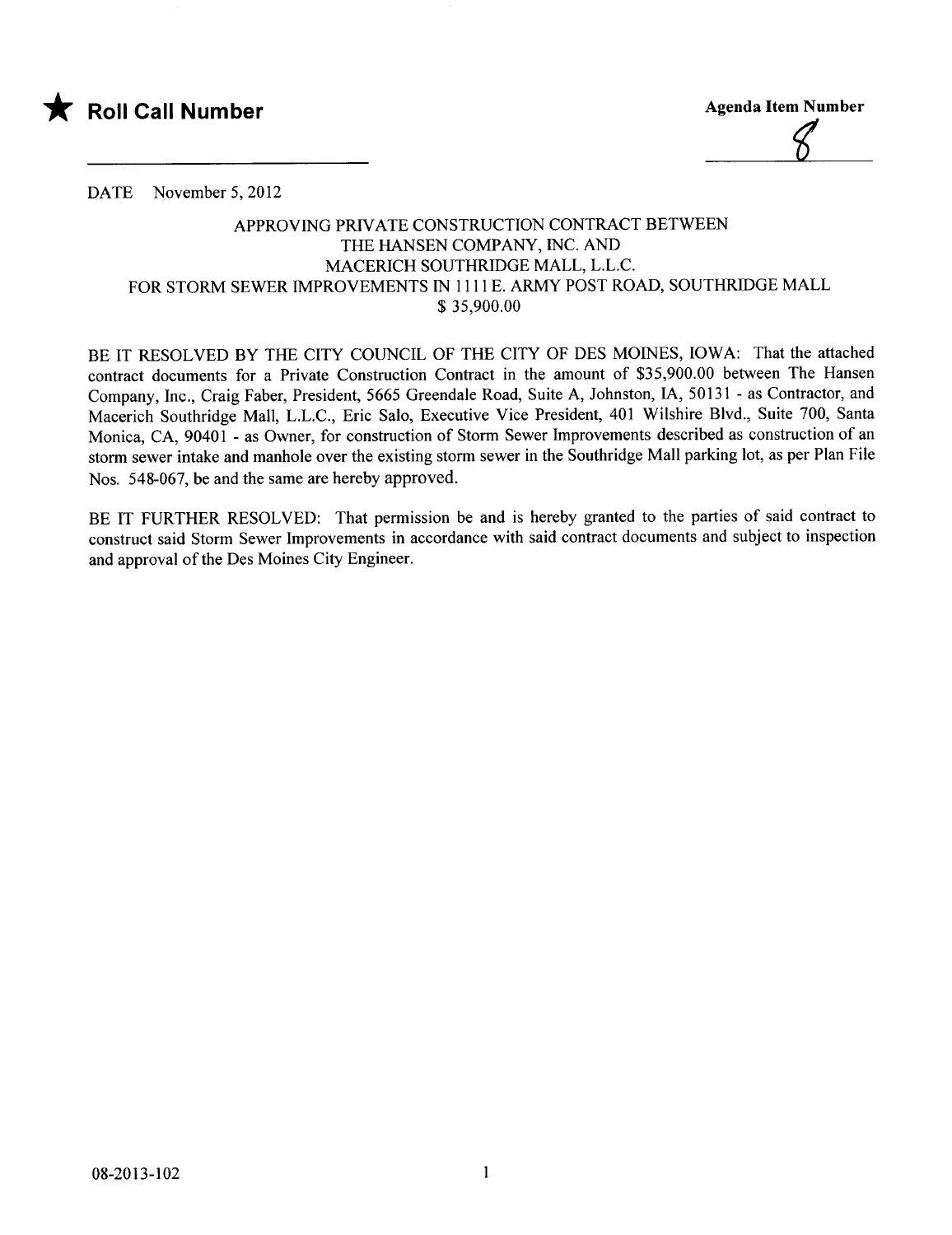\* Roll Call Number Agenda Item Number



DATE November 5, 2012

Activity ID: 08-2013-102

Moved by to adopt.

FORM APPROVED:

Moved by<br>
FORM APPROVED:<br> *I rettiled landerpool* 

Deputy City Attorney

Funding Source: All project costs are to be paid by the Owner(s), Macerich Southridge Mall, LLC

| <b>COUNCIL ACTION</b> | <b>YEAS</b> | <b>NAYS</b> | <b>PASS</b> | <b>ABSENT</b>   | I, Diane Rauh, City Clerk of said City Council, hereby     |  |  |
|-----------------------|-------------|-------------|-------------|-----------------|------------------------------------------------------------|--|--|
| <b>COWNIE</b>         |             |             |             |                 | certify that at a meeting of the City Council, held on the |  |  |
| <b>COLEMAN</b>        |             |             |             |                 | above date, among other proceedings the above was          |  |  |
| <b>GRIESS</b>         |             |             |             |                 | adopted.                                                   |  |  |
| <b>HENSLEY</b>        |             |             |             |                 | IN WITNESS WHEREOF, I have hereunto set my hand            |  |  |
| <b>MAHAFFEY</b>       |             |             |             |                 |                                                            |  |  |
| <b>MEYER</b>          |             |             |             |                 | and affixed my seal the day and year first above written.  |  |  |
| <b>MOORE</b>          |             |             |             |                 |                                                            |  |  |
| <b>TOTAL</b>          |             |             |             |                 |                                                            |  |  |
| <b>MOTION CARRIED</b> |             |             |             | <b>APPROVED</b> |                                                            |  |  |
|                       |             |             |             |                 |                                                            |  |  |
|                       |             |             |             |                 |                                                            |  |  |
|                       |             |             |             |                 |                                                            |  |  |
|                       |             |             |             | Mayor           |                                                            |  |  |
|                       |             |             |             |                 | City Clerk                                                 |  |  |